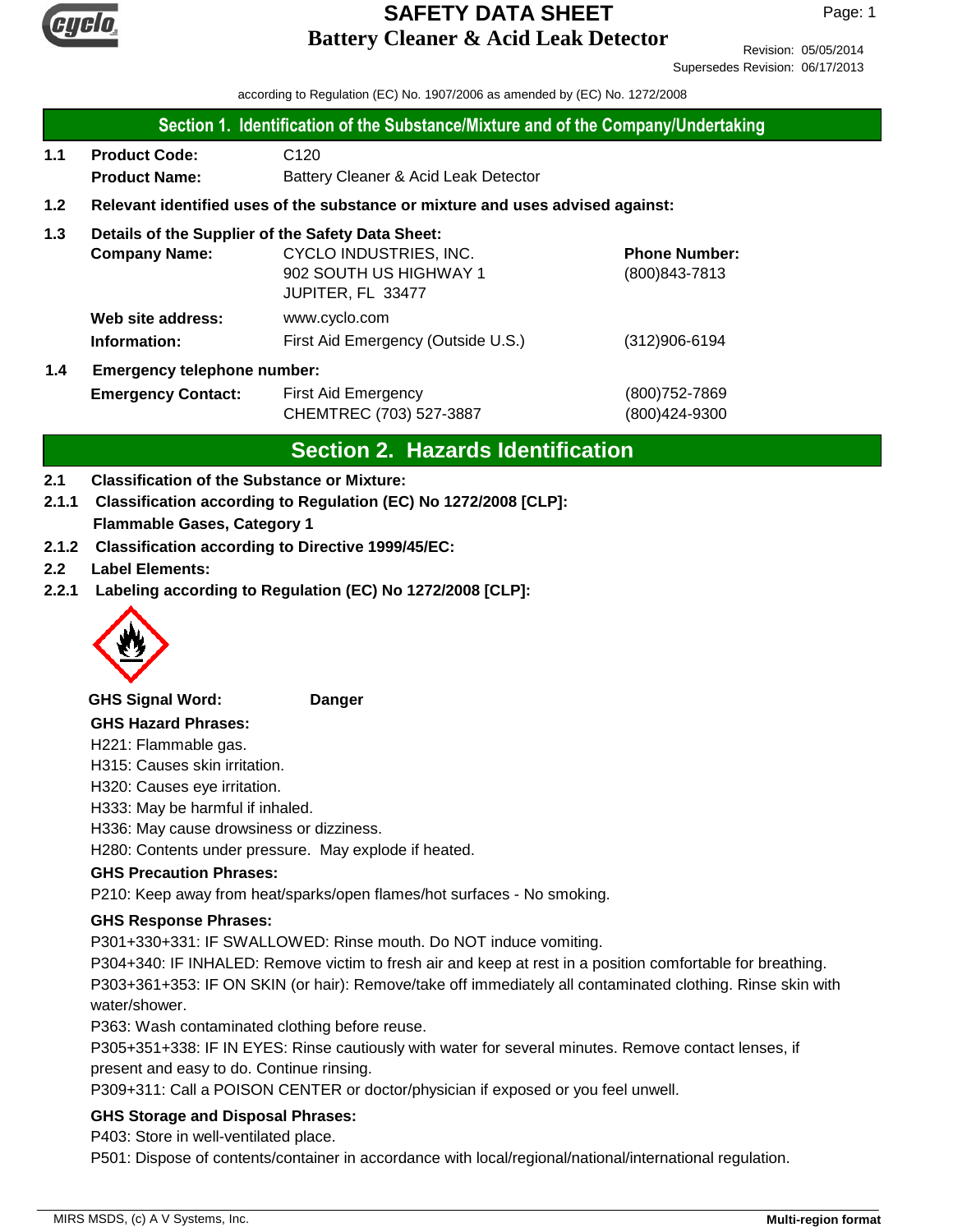

Revision: 05/05/2014

Supersedes Revision: 06/17/2013

### **2.2.2 Labeling according to Directive 1999/45/EC:**



2.3 Adverse Human Health Inhalation Health Risks and Symptoms of Exposure: Respiratory irritation, headache, Effects and Symptoms: nausea, fatigue, drowsiness, impaired coordination.

> Skin and Eye Contact Health Risks and Symptoms of Exposure: Contact may dry the skin, prolonged contact may cause irritation. Liquid or vapor can irritate eyes.

Skin Absorption Health Risks and Symptoms of Exposure: Solvent action can dry and defat the skin causing the skin to crack, leading to dermatitis.

Ingestion Health Risks and Symptoms of Exposure: Not a likely route of exposure. If swallowed, do not induce vomiting. Seek immediate medical advice and/or attention.

### **Section 3. Composition/Information on Ingredients**

| CAS#     | Hazardous Components (Chemical Name)/<br><b>REACH Registration No.</b> | <b>Concentration</b> | $EC$ No./<br>EC Index No. | <b>Risk Phrases/</b><br><b>GHS Classification</b>           |
|----------|------------------------------------------------------------------------|----------------------|---------------------------|-------------------------------------------------------------|
| 106-97-8 | <b>Butane</b>                                                          | 4.0 $%$              | 203-448-7<br>601-004-01-8 | $F+$ : T: R45-46-12<br>Flam. Gas 1: H220<br>Comp. Gas: H280 |
| 74-98-6  | Propane                                                                | 2.0%                 | 200-827-9<br>601-003-00-5 | $F +: R12$<br>Comp. Gas: H280<br>Flam. Gas 1: H220          |

### **Section 4. First Aid Measures**

Description of First Aidlf swallowed, do not induce vomiting. If inhaled, remove to fresh air. Administer oxygen if needed. Apply artificial respiration if breathing has stopped. In case of skin contact, wipe off with towel. Wash with soap and water. In case of eye contact, was immediately with large volumes of fresh water for at least 15 minutes. Call physician immediately if adverse reaction occurs. **Measures: 4.1**

## **Section 5. Fire Fighting Measures**

- **5.1 Suitable Extinguishing** Foam, alcohol foam, CO2, dry chemical, water fog. **Media:**
- **5.2** Flammable Properties Closed containers may explode from internal pressure build-up when exposed to extreme heat and discharge contents. Liquid content of container will not support combustion. Overexposure to decomposition products may cause a health hazard. Symptoms may not be readily apparent. Obtain medical attention. **and Hazards:**

| <b>Flammability</b><br><b>Classification:</b> | NFPA Level 1 Aerosol                                                                                                                                                                                                                              |  |
|-----------------------------------------------|---------------------------------------------------------------------------------------------------------------------------------------------------------------------------------------------------------------------------------------------------|--|
| Flash Pt:                                     | $-156.00$ F $(-104.4$ C) Method Used: Estimate                                                                                                                                                                                                    |  |
| <b>Explosive Limits:</b>                      | LEL: $1.9$<br>UEL: 9.5                                                                                                                                                                                                                            |  |
| <b>Autoignition Pt:</b>                       | No data.                                                                                                                                                                                                                                          |  |
| <b>Fire Fighting</b><br><b>Instructions:</b>  | Water spray may be ineffective. Water may be used to cool containers to prevent<br>pressure build-up and explosion when exposed to extreme heat. If water is used, fog<br>nozzles preferred. Wear goggles and self-contained breathing apparatus. |  |

**5.3**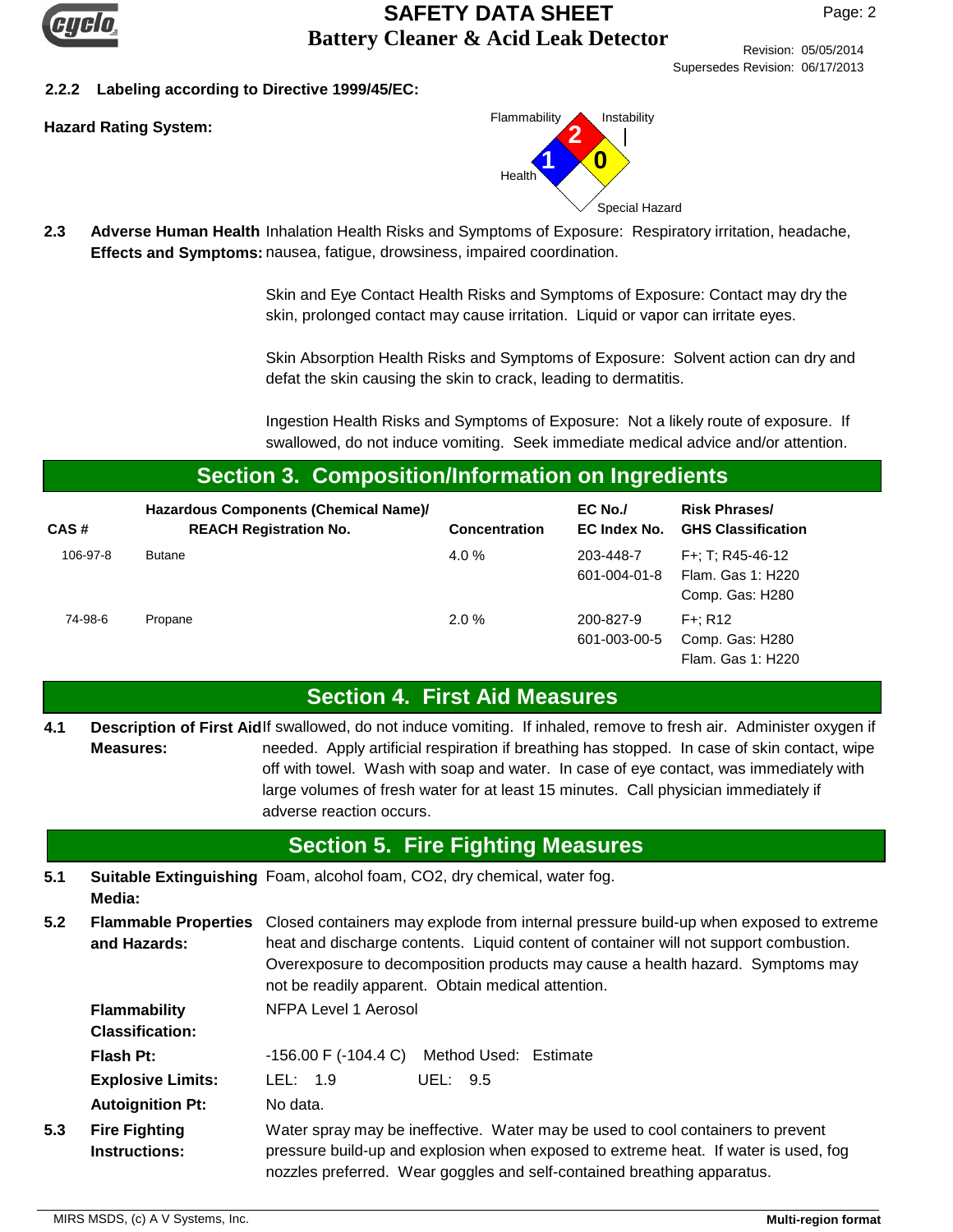

Revision: 05/05/2014 Supersedes Revision: 06/17/2013

#### **6.3 Section 6. Accidental Release Measures** Avoid breathing vapors. Ventilate area. Remove all sources of ignition. Clean up area with absorbent material and place in closed containers for disposal. **Methods and Material For Containment and Cleaning Up:**

## **Section 7. Handling and Storage**

- **7.1** Do not puncture or incinerate cans. Do not stick pin, nail or any other sharp object into opening on top of can. Do not spray in eyes. Do not take internally. Keep out of the reach of children. **Precautions To Be Taken in Handling:**
- **7.2 Precautions To Be** Store and use in cool, dry, well-ventilated areas. Do not store above 120 degrees F. **Taken in Storing:**

## **Section 8. Exposure Controls/Personal Protection**

### **8.1 Exposure Parameters:**

| CAS#    |          | <b>Partial Chemical Name</b> | <b>Britain EH40</b>                                     | <b>France VL</b>             | <b>Europe</b>       |
|---------|----------|------------------------------|---------------------------------------------------------|------------------------------|---------------------|
|         | 106-97-8 | <b>Butane</b>                | TWA: 1450 mg/m3 (600 ppm)<br>STEL: 1810 mg/m3 (750 ppm) | TWA: 1900 mg/m3 (800<br>ppm) | No data.            |
| 74-98-6 |          | Propane                      | No data.                                                | No data.                     | No data.            |
| CAS#    |          | <b>Partial Chemical Name</b> | <b>OSHA TWA</b>                                         | <b>ACGIH TWA</b>             | <b>Other Limits</b> |
|         | 106-97-8 | <b>Butane</b>                | No data.                                                | TLV: (800 ppm)               | No data.            |
| 74-98-6 |          | Propane                      | PEL: 1000 ppm                                           | TLV: (2500 ppm)              | No data.            |

### **8.2 Exposure Controls:**

**8.2.1 Engineering Controls** Sufficient to prevent inhalation of solvent vapors. General dilution and/or local exhaust ventilation in volume or pattern to keep PEL/TLV of most hazardous ingredient below acceptable limit and LEL below stated limit. **(Ventilation etc.):**

### **8.2.2 Personal protection equipment:**

| <b>Eye Protection:</b>                      | None under normal use; however, use of safety glasses with splash guards or full face<br>shield is recommended.                                                                                                                                                                                                                                                      |
|---------------------------------------------|----------------------------------------------------------------------------------------------------------------------------------------------------------------------------------------------------------------------------------------------------------------------------------------------------------------------------------------------------------------------|
| <b>Protective Gloves:</b>                   | None under normal use. Solvent resistant required for prolonged or repeated contact.                                                                                                                                                                                                                                                                                 |
| <b>Other Protective</b><br><b>Clothing:</b> | None under normal use; however, use of solvent resistant aprons or other clothing is<br>recommended.                                                                                                                                                                                                                                                                 |
| (Specify Type):                             | Respiratory Equipment None under normal use. Avoid breathing vapors. In restricted areas, use approved<br>chemical/mechanical filters designed to remove a combination of particles and vapor. In<br>confined areas, use approved air line type respirator or hood. Self-contained breathing<br>apparatus is required for vapor concentrations above PEL/TLV limits. |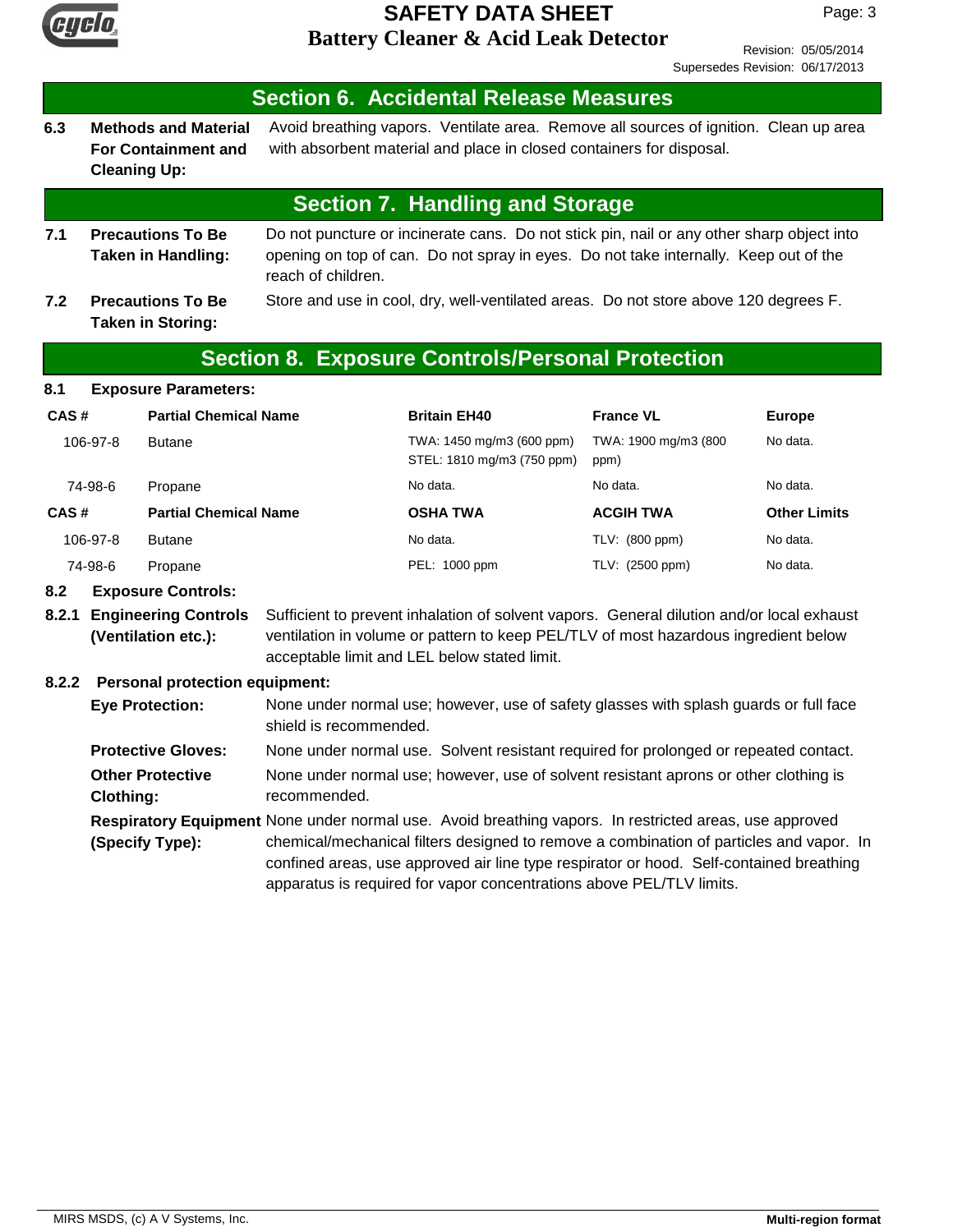

Revision: 05/05/2014 Supersedes Revision: 06/17/2013

|      | <b>Section 9. Physical and Chemical Properties</b>                                |                                                                                                         |  |
|------|-----------------------------------------------------------------------------------|---------------------------------------------------------------------------------------------------------|--|
| 9.1  | <b>Information on Basic Physical and Chemical Properties</b>                      |                                                                                                         |  |
|      | <b>Physical States:</b>                                                           | $\lceil$   Gas<br>[X] Liquid<br>[ ] Solid                                                               |  |
|      | <b>Appearance and Odor:</b>                                                       | Aerosol product.                                                                                        |  |
|      | <b>Melting Point:</b>                                                             | No data.                                                                                                |  |
|      | <b>Boiling Point:</b>                                                             | -44.00 F (-42.2 C) - -212.00 F (-135.6 C)                                                               |  |
|      | Flash Pt:                                                                         | -156.00 F (-104.4 C) Method Used: Estimate                                                              |  |
|      | <b>Evaporation Rate:</b>                                                          | <b>NE</b>                                                                                               |  |
|      | <b>Explosive Limits:</b>                                                          | LEL: 1.9<br>UEL:<br>9.5                                                                                 |  |
|      | Vapor Pressure (vs. Air or                                                        | No data.                                                                                                |  |
|      | mm Hg):                                                                           |                                                                                                         |  |
|      | Vapor Density (vs. $Air = 1$ ):                                                   | <b>NE</b>                                                                                               |  |
|      | Specific Gravity (Water = 1):                                                     | .98                                                                                                     |  |
|      | <b>Solubility in Water:</b>                                                       | Complete                                                                                                |  |
|      | <b>Autoignition Pt:</b>                                                           | No data.                                                                                                |  |
| 9.2  | <b>Other Information</b>                                                          |                                                                                                         |  |
|      | <b>Percent Volatile:</b>                                                          | 6.0 % by weight.                                                                                        |  |
|      |                                                                                   | <b>Section 10. Stability and Reactivity</b>                                                             |  |
| 10.1 | <b>Reactivity:</b>                                                                | No data available.                                                                                      |  |
| 10.2 | <b>Stability:</b><br>Unstable [ ]<br>Stable $[X]$                                 |                                                                                                         |  |
| 10.3 | <b>Conditions To Avoid -</b><br>No data available.<br><b>Hazardous Reactions:</b> |                                                                                                         |  |
|      | <b>Possibility of</b><br><b>Hazardous Reactions:</b>                              | Will not occur [X]<br>Will occur [ ]                                                                    |  |
| 10.4 | Instability:                                                                      | Conditions To Avoid - Application to hot surfaces. Storage above 120 degrees F. Exposure to open flame. |  |
| 10.5 | Incompatibility -<br><b>Materials To Avoid:</b>                                   | Oxidizing agents.                                                                                       |  |
| 10.6 | <b>Hazardous</b><br><b>Decomposition Or</b><br><b>Byproducts:</b>                 | May produce fumes when heated to decomposition. Fumes may contain carbon<br>monoxide.                   |  |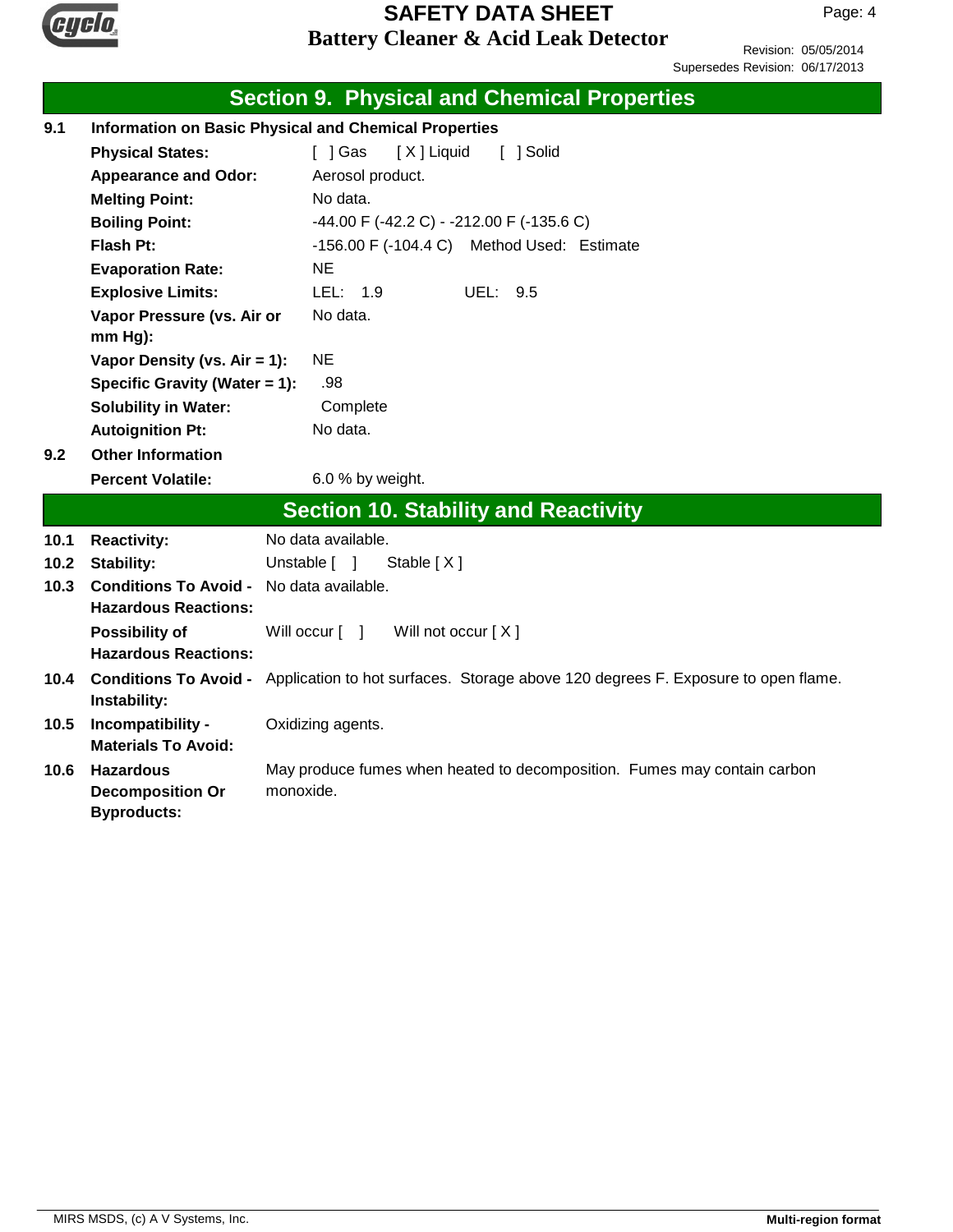

Revision: 05/05/2014 Supersedes Revision: 06/17/2013

|                           |                                                                                                                                                                        |                                                        | <b>Section 11. Toxicological Information</b>                                                          |                                       |                                                                                                                                                                                                                                       |              |              |
|---------------------------|------------------------------------------------------------------------------------------------------------------------------------------------------------------------|--------------------------------------------------------|-------------------------------------------------------------------------------------------------------|---------------------------------------|---------------------------------------------------------------------------------------------------------------------------------------------------------------------------------------------------------------------------------------|--------------|--------------|
| 11.1                      |                                                                                                                                                                        | <b>Information on</b><br><b>Toxicological Effects:</b> | No data available.                                                                                    |                                       |                                                                                                                                                                                                                                       |              |              |
| CAS#                      |                                                                                                                                                                        |                                                        | <b>Hazardous Components (Chemical Name)</b>                                                           | <b>NTP</b>                            | <b>IARC</b>                                                                                                                                                                                                                           | <b>ACGIH</b> | <b>OSHA</b>  |
|                           | 106-97-8                                                                                                                                                               | <b>Butane</b>                                          |                                                                                                       | n.a.                                  | n.a.                                                                                                                                                                                                                                  | n.a.         | n.a.         |
|                           | 74-98-6                                                                                                                                                                | Propane                                                |                                                                                                       | n.a.                                  | n.a.                                                                                                                                                                                                                                  | n.a.         | n.a.         |
|                           |                                                                                                                                                                        |                                                        | <b>Section 12. Ecological Information</b>                                                             |                                       |                                                                                                                                                                                                                                       |              |              |
|                           |                                                                                                                                                                        |                                                        | <b>Section 13. Disposal Considerations</b>                                                            |                                       |                                                                                                                                                                                                                                       |              |              |
| 13.1                      | Method:                                                                                                                                                                | <b>Waste Disposal</b>                                  | Dispose of contents/container in accordance with local/regional/national/international<br>regulation. |                                       |                                                                                                                                                                                                                                       |              |              |
|                           |                                                                                                                                                                        |                                                        | <b>Section 14. Transport Information</b>                                                              |                                       |                                                                                                                                                                                                                                       |              |              |
| 14.1                      |                                                                                                                                                                        | <b>LAND TRANSPORT (US DOT):</b>                        |                                                                                                       |                                       |                                                                                                                                                                                                                                       |              |              |
|                           | <b>UN/NA Number:</b>                                                                                                                                                   | <b>DOT Hazard Class:</b>                               | DOT Proper Shipping Name: Consumer Commodity<br>ORM-D                                                 | ORM-D                                 |                                                                                                                                                                                                                                       |              |              |
| 14.1<br>14.2              | <b>LAND TRANSPORT (European ADR/RID):</b><br><b>ADR/RID Shipping Name:</b><br><b>UN Number:</b><br>N.A.<br><b>Hazard Class:</b><br><b>MARINE TRANSPORT (IMDG/IMO):</b> |                                                        |                                                                                                       |                                       |                                                                                                                                                                                                                                       |              |              |
|                           |                                                                                                                                                                        | <b>IMDG/IMO Shipping Name:</b>                         | Aerosols, Ltd. Qty.                                                                                   |                                       |                                                                                                                                                                                                                                       |              |              |
| 1950<br><b>UN Number:</b> |                                                                                                                                                                        |                                                        | <b>Packing Group:</b>                                                                                 |                                       |                                                                                                                                                                                                                                       |              |              |
| 14.3                      | <b>Hazard Class:</b>                                                                                                                                                   | AIR TRANSPORT (ICAO/IATA):                             | N.A.                                                                                                  |                                       | <b>IMDG Classification:</b>                                                                                                                                                                                                           | 2.1          |              |
|                           |                                                                                                                                                                        | <b>ICAO/IATA Shipping Name:</b>                        | Aerosols, flammable, 2.1, Ltd Qty                                                                     |                                       |                                                                                                                                                                                                                                       |              |              |
|                           | <b>UN Number:</b><br><b>Hazard Class:</b>                                                                                                                              |                                                        | 1950<br>N.A.                                                                                          |                                       | <b>IATA Classification:</b>                                                                                                                                                                                                           | 2.1          |              |
|                           |                                                                                                                                                                        |                                                        | <b>Section 15. Regulatory Information</b>                                                             |                                       |                                                                                                                                                                                                                                       |              |              |
|                           |                                                                                                                                                                        |                                                        | EPA SARA (Superfund Amendments and Reauthorization Act of 1986) Lists                                 |                                       |                                                                                                                                                                                                                                       |              |              |
| CAS#                      |                                                                                                                                                                        |                                                        | <b>Hazardous Components (Chemical Name)</b>                                                           | S. 302 (EHS)                          | <b>S. 304 RQ</b>                                                                                                                                                                                                                      |              | S. 313 (TRI) |
|                           | 106-97-8                                                                                                                                                               | <b>Butane</b>                                          |                                                                                                       | No                                    | No.                                                                                                                                                                                                                                   | No.          |              |
|                           | 74-98-6                                                                                                                                                                | Propane                                                |                                                                                                       | No.                                   | No                                                                                                                                                                                                                                    | No           |              |
| CAS#                      |                                                                                                                                                                        |                                                        | <b>Hazardous Components (Chemical Name)</b>                                                           | <b>Other US EPA or State Lists</b>    |                                                                                                                                                                                                                                       |              |              |
|                           | 106-97-8                                                                                                                                                               | <b>Butane</b>                                          |                                                                                                       |                                       | CAA HAP, ODC: No; CWA NPDES: No; TSCA: Inventory; CA<br>PROP.65: No; CA TAC, Title 8: Title 8; MA Oil/HazMat: Yes;<br>MI CMR, Part 5: No; NC TAP: No; NJ EHS: Yes - 0273; NY<br>Part 597: No; PA HSL: Yes - 1; SC TAP: No; WI Air: No |              |              |
|                           | 74-98-6                                                                                                                                                                | Propane                                                |                                                                                                       |                                       | CAA HAP, ODC: No; CWA NPDES: No; TSCA: Inventory; CA<br>PROP.65: No; CA TAC, Title 8: No; MA Oil/HazMat: Yes; MI<br>CMR, Part 5: No; NC TAP: No; NJ EHS: Yes - 1594; NY Part<br>597: No; PA HSL: Yes - 1; SC TAP: No; WI Air: No      |              |              |
| CAS#                      |                                                                                                                                                                        |                                                        | <b>Hazardous Components (Chemical Name)</b>                                                           | <b>International Regulatory Lists</b> |                                                                                                                                                                                                                                       |              |              |
|                           | 106-97-8                                                                                                                                                               | <b>Butane</b>                                          |                                                                                                       | Yes                                   | Canadian DSL: Yes; Canadian NDSL: No; Taiwan TCSCA:                                                                                                                                                                                   |              |              |